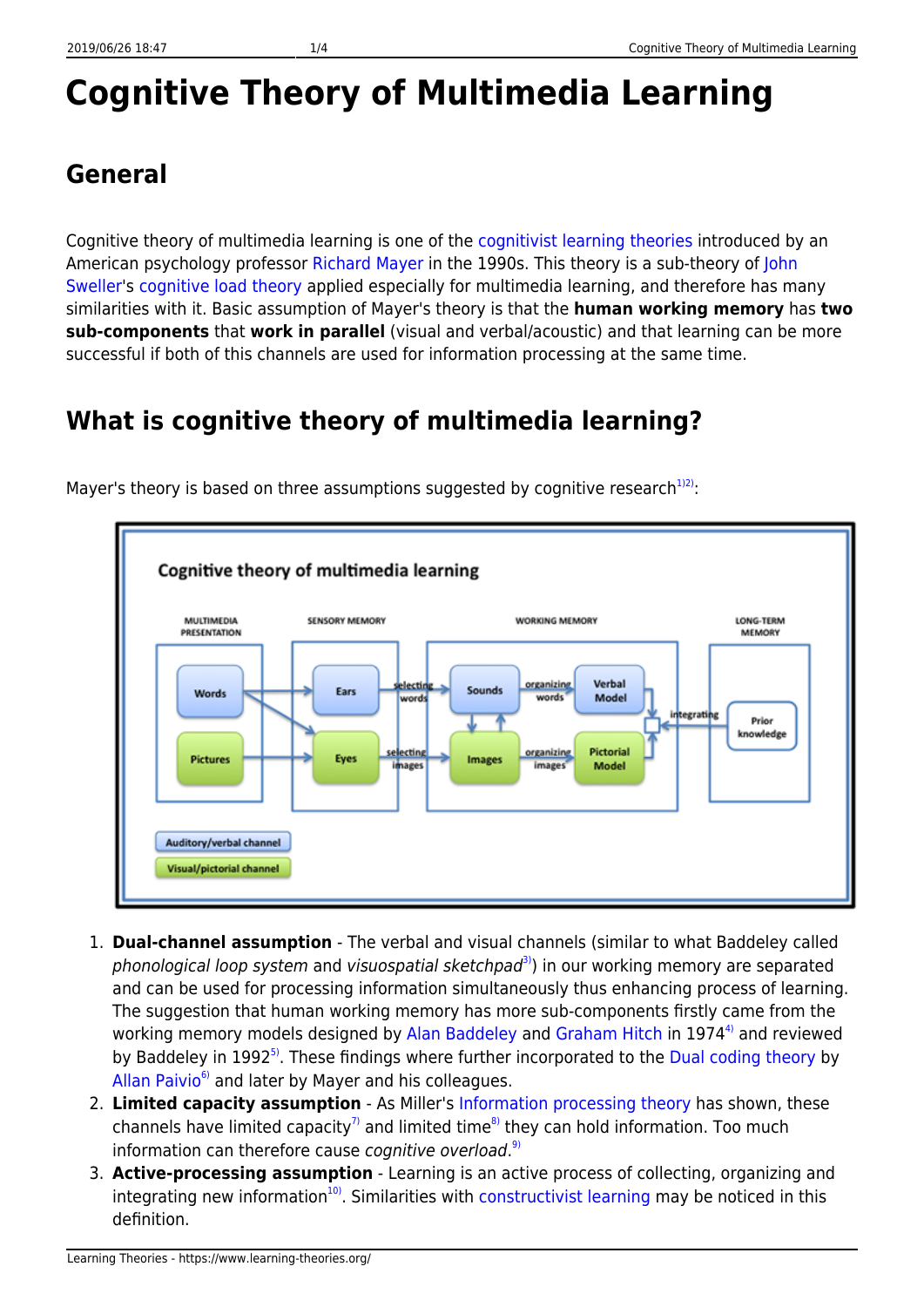Together with [cognitive load theory,](https://www.learning-theories.org/doku.php?id=learning_theories:cognitive_load_theory) which offers a more detailed description of cognitive load types and possible causes of cognitive overload, the mentioned assumptions of cognitive theory of multimedia learning form a framework and **theoretical basis** for most contemporary research on learning. This research is mostly oriented on two goals:

- utilizing both information processing channels, and
- managing cognitive load and avoiding cognitive overload.

Research results have revealed a number of so called [principles and effects](https://www.learning-theories.org/doku.php?id=research_results:principles_and_effects) describing different phenomena related to learning, instructional aids and ways of reducing cognitive load.

### **What is the practical meaning of cognitive theory of multimedia learning?**

As mentioned, research in frames of cognitive theory of multimedia learning and [cognitive load theory](https://www.learning-theories.org/doku.php?id=learning_theories:cognitive_load_theory) has revealed a number of [principles and effects](https://www.learning-theories.org/doku.php?id=research_results:principles_and_effects) introduced by Sweller<sup>[11\)](#page--1-0)</sup>, Mayer<sup>[12\)](#page--1-0)</sup>, and a number of other researchers. Simplified, these principles and effects suggest that students learn better:

- from **words and pictures** than from words alone,
- from **animation and narration** together than only from animation or narration or on-screen text,
- when corresponding words and pictures are presented **close** rather than far from each other on the page or screen,
- when corresponding words and pictures are presented **simultaneously** rather than one after another,
- when extraneous interesting but irrelevant material is excluded rather than included,
- when important information in the learning material is marked or emphasized,
- when animation or text are broken down into **smaller segments**,
- when they are presented with worked examples before they try to solve a problem on their own,
- when they are prompted to **self-explain** a step in a procedure,
- when they study complex material in **collaboration** with other students,
- when their **prior knowledge is activate**d prior to learning new material, and
- when they receive amount of **guidance** depending on their expertise level.

All of these design effects are stronger for low-knowledge learners than for high knowledge learners, and for high-spatial learners rather than for low-spatial learners.

Still, all of the mentioned suggestions for more efficient learning should be implemented with caution, since real-life learning environments are always much more complex than laboratory conditions. For more details and research status on every of the mentioned suggestions visit the [principles and](https://www.learning-theories.org/doku.php?id=research_results:principles_and_effects) [effects](https://www.learning-theories.org/doku.php?id=research_results:principles_and_effects) page.

### **Criticisms**

Cognitive theory of multimedia learning is mostly subjected to same [criticisms](https://www.learning-theories.org/doku.php?id=learning_theories:cognitive_load_theory#criticisms) as the cognitive load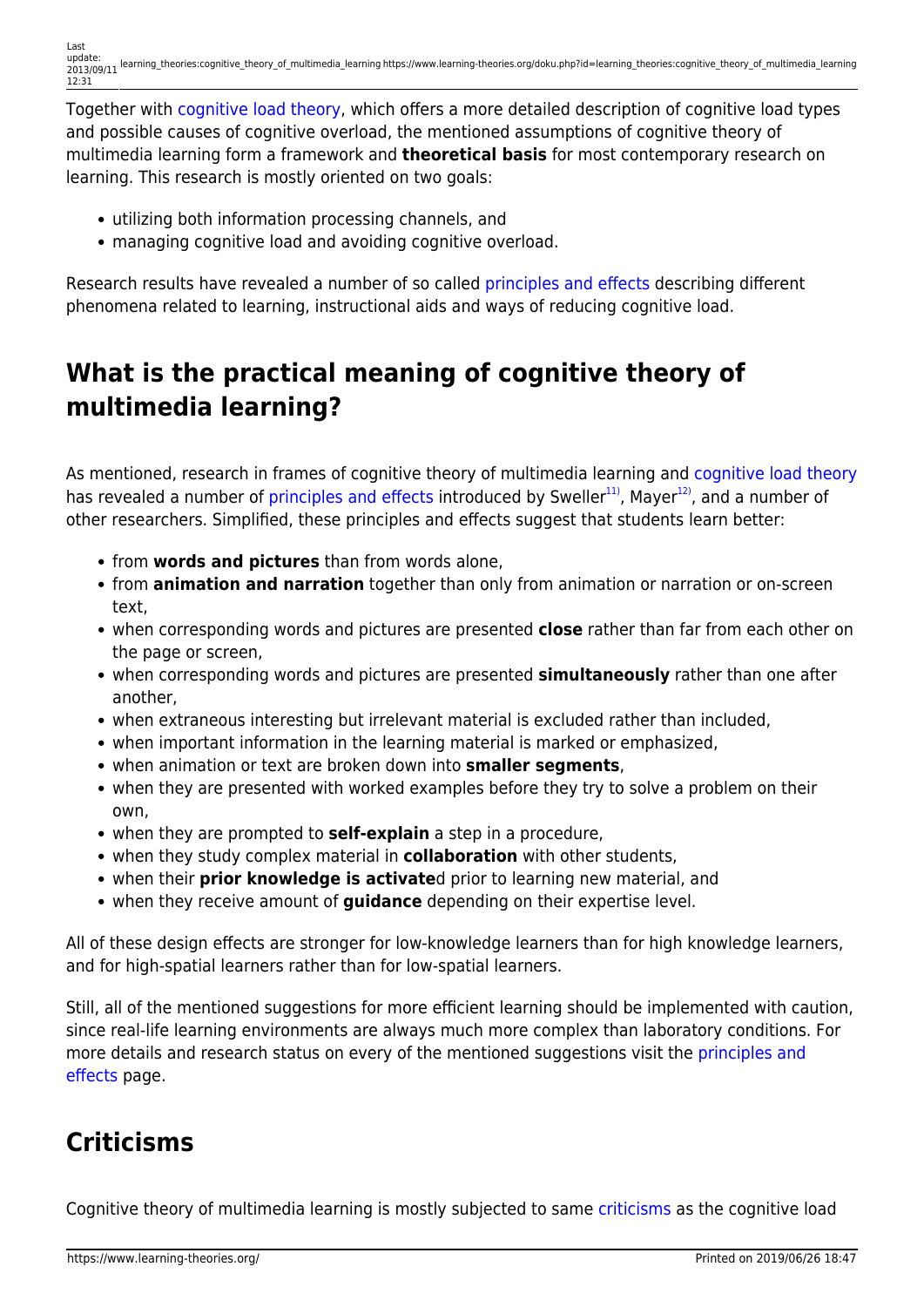theory since it is an extension of it.

#### **Keywords and most important names**

- **Cognitive theory of multimedia learning**, **dual coding theory**, **visual and verbal/acoustic channel**
- [Richard Mayer](http://www.psych.ucsb.edu/people/faculty/mayer/index.php)

## **Bibliography**

[Mayer, Richard E. Multimédia learning. Cambridge University Press, 2001.](http://books.google.hr/books?id=ymJ9o-w_6WEC&printsec=frontcover&dq=Mayer,+Richard+E.+Multim%C3%A9dia+learning&hl=hr&ei=XMNrTeSmG43ItAbaprn3DA&sa=X&oi=book_result&ct=result&resnum=1&ved=0CCcQ6AEwAA#v=onepage&q&f=false)

[Mayer, R. E, J. Heiser and S. Lonn. Cognitive constraints on multimedia learning: When presenting](http://visuallearningresearch.wiki.educ.msu.edu/file/view/Mayer,+Heiser,+%26+Lonn+%282001%29.pdf) [more material results in less understanding. Journal of Educational Psychology 93, no. 1: 187–198.](http://visuallearningresearch.wiki.educ.msu.edu/file/view/Mayer,+Heiser,+%26+Lonn+%282001%29.pdf) [2001.](http://visuallearningresearch.wiki.educ.msu.edu/file/view/Mayer,+Heiser,+%26+Lonn+%282001%29.pdf)

### **Read more**

[Baddeley, Alan D. Is Working Memory Still Working? European Psychologist 7, no. 2: 85-97. July 2002.](http://www.simplypsychology.org/Is%20Working%20Memory%20Still%20Working.pdf)

[Moreno, R., and Mayer, Richard E. Cognitive Principles of Multimedia Learning: The Role of Modality](http://www.sciencedirect.com/science/article/pii/S0022066302002210) [and Contiguity. Journal of Educational Psychology 91, no. 2: p358-368. June 1999.](http://www.sciencedirect.com/science/article/pii/S0022066302002210)

[Mayer, R. E, and V. K Sims. For whom is a picture worth a thousand words? Extensions of a dual](http://visuallearningresearch.wiki.educ.msu.edu/file/view/Mayer+%26+Sims+%281994%29.pdf/50533673/Mayer+%26+Sims+%281994%29.pdf)[coding theory of multimedia learning. Journal of educational psychology 86: 389–389. 1994.](http://visuallearningresearch.wiki.educ.msu.edu/file/view/Mayer+%26+Sims+%281994%29.pdf/50533673/Mayer+%26+Sims+%281994%29.pdf)

[1\)](#page--1-0)

[4\)](#page--1-0)

[8\)](#page--1-0)

[9\)](#page--1-0)

[Mayer, RE, and R Moreno. Animation as an aid to multimedia learning. Educational psychology review](http://scienceview.berkeley.edu/research/agents/02.Mayer.Moreno.EPR.pdf) [14, no. 1: 87-99. March 2002.](http://scienceview.berkeley.edu/research/agents/02.Mayer.Moreno.EPR.pdf)

[2\)](#page--1-0) [3\)](#page--1-0) [10\)](#page--1-0) [12\)](#page--1-0)

[Mayer, Richard E. Multimédia learning. Cambridge University Press, 2001.](http://books.google.hr/books?id=ymJ9o-w_6WEC&printsec=frontcover&dq=Mayer,+Richard+E.+Multim%C3%A9dia+learning&hl=hr&ei=XMNrTeSmG43ItAbaprn3DA&sa=X&oi=book_result&ct=result&resnum=1&ved=0CCcQ6AEwAA#v=onepage&q&f=false)

[Baddeley, A. D., Hitch, G. J. Working Memory. In Bower, G.A. The psychology of learning and](http://dionysus.psych.wisc.edu/Lit/Articles/BaddeleyA1974a.pdf) [motivation: advances in research and theory. 8. New York: Academic Press. pp. 47–89. 1974.](http://dionysus.psych.wisc.edu/Lit/Articles/BaddeleyA1974a.pdf) [5\)](#page--1-0)

[Baddeley, A. Working memory. Science \(New York, N.Y.\) 255, no. 5044: 556-559. January 31, 1992.](http://www.sciencemag.org/content/255/5044/556.abstract) [6\)](#page--1-0)

[Paivio, A. Mental representations: A dual coding approach. Oxford, England: Oxford University Press.](http://www.ebook3000.com/Mental-Representations--A-Dual-Coding-Approach_123738.html) [1986.](http://www.ebook3000.com/Mental-Representations--A-Dual-Coding-Approach_123738.html) [7\)](#page--1-0)

[Miller, G. A. The magical number seven, plus or minus two: Some limits on our capacity for processing](http://cogprints.org/730/1/miller.html) [information. Psychology Review 63: 81-97. 1956.](http://cogprints.org/730/1/miller.html)

Peterson, L. and Peterson, M. Short-term retention of individual verbal items. Journal of Experimental Psychology, 58, 193–198. 1959.

[Mayer, Richard, and Roxana Moreno. Nine Ways to Reduce Cognitive Load in Multimedia Learning.](http://www.uky.edu/~gmswan3/544/9_ways_to_reduce_CL.pdf) [Educational Psychologist 38: 43-52, March 2003.](http://www.uky.edu/~gmswan3/544/9_ways_to_reduce_CL.pdf)